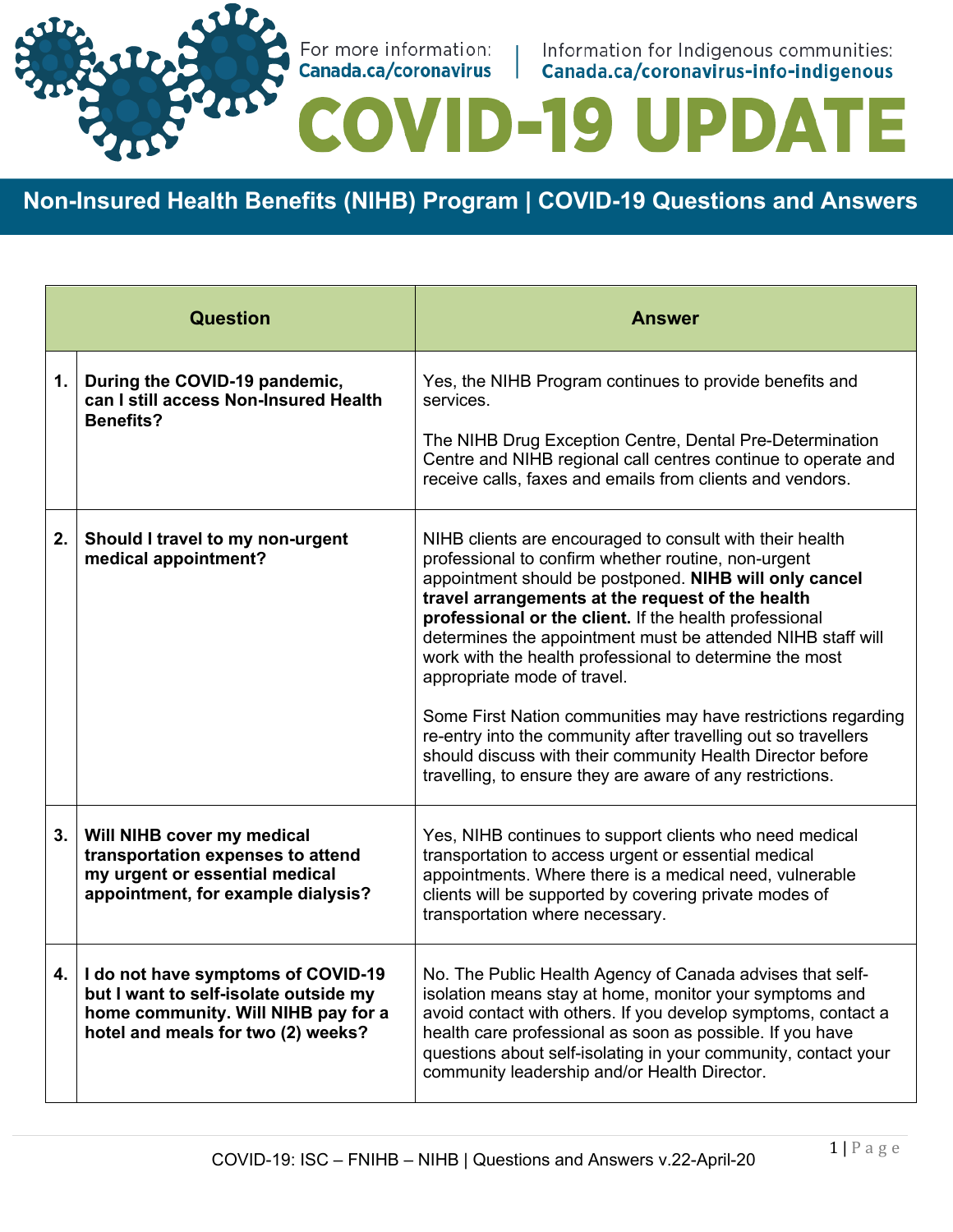| 5. | How do I self-isolate at home if I think I<br>have/or have been diagnosed with<br><b>COVID-19?</b>                                                               | Isolation means staying at home when you have a symptom of<br>COVID-19 and it is possible that you have been exposed to the<br>virus. By avoiding contact with other people, you help prevent<br>the spread of disease to others in your home and your<br>community.                                                                                                                                                                                                         |
|----|------------------------------------------------------------------------------------------------------------------------------------------------------------------|------------------------------------------------------------------------------------------------------------------------------------------------------------------------------------------------------------------------------------------------------------------------------------------------------------------------------------------------------------------------------------------------------------------------------------------------------------------------------|
|    |                                                                                                                                                                  | Details on How To Isolate at Home When You May Have<br>COVID-19 are available to review and download.                                                                                                                                                                                                                                                                                                                                                                        |
|    |                                                                                                                                                                  | Key recommendations include:<br>Monitory your symptoms as directed by your healthcare<br>provider<br>Limit contact with others<br>Keep your hands clean<br>٠<br>Avoid contaminating common items and surfaces<br>$\bullet$<br>Recommended supplies to have at home when isolating                                                                                                                                                                                            |
| 6. | I am vulnerable due to my health<br>condition. Will NIHB provide coverage<br>for me to self-isolate in a hotel so I can<br>be away from others that I live with? | If a health professional or public health officials have advised<br>you to self-isolate in a location other than your home, contact<br>community leadership or your community Health Director to<br>determine what supports are available in your community.<br>For vulnerable clients who have an ongoing need to attend<br>essential or urgent medical appointments, NIHB will continue<br>to provide coverage of your medical transportation,<br>accommodation and meals. |
| 7. | I am vulnerable due to my health<br>condition and cannot travel with, or be<br>around, others. How can NIHB support<br>me?                                       | NIHB clients are encouraged to consult with their health<br>professional to confirm whether routine, non-urgent<br>appointments should be postponed. Where there is a medical<br>need, vulnerable clients will be supported to use private<br>modes of transportation where necessary.                                                                                                                                                                                       |
|    |                                                                                                                                                                  | Additional information regarding infection prevention/control<br>measures was shared with transportation service providers for<br>their information.                                                                                                                                                                                                                                                                                                                         |
|    |                                                                                                                                                                  | NIHB has advised partners that additional expenses for<br>increased cleaning and sanitization measures are eligible<br>administrative expenses under Contribution Agreements.                                                                                                                                                                                                                                                                                                |
|    |                                                                                                                                                                  | Boarding homes have been advised to take measures to<br>support social-distancing and self-isolation, and that vulnerable<br>people at higher risk for severe disease can be placed in<br>facilities outside the boarding home, such as hotels, to limit<br>exposure.                                                                                                                                                                                                        |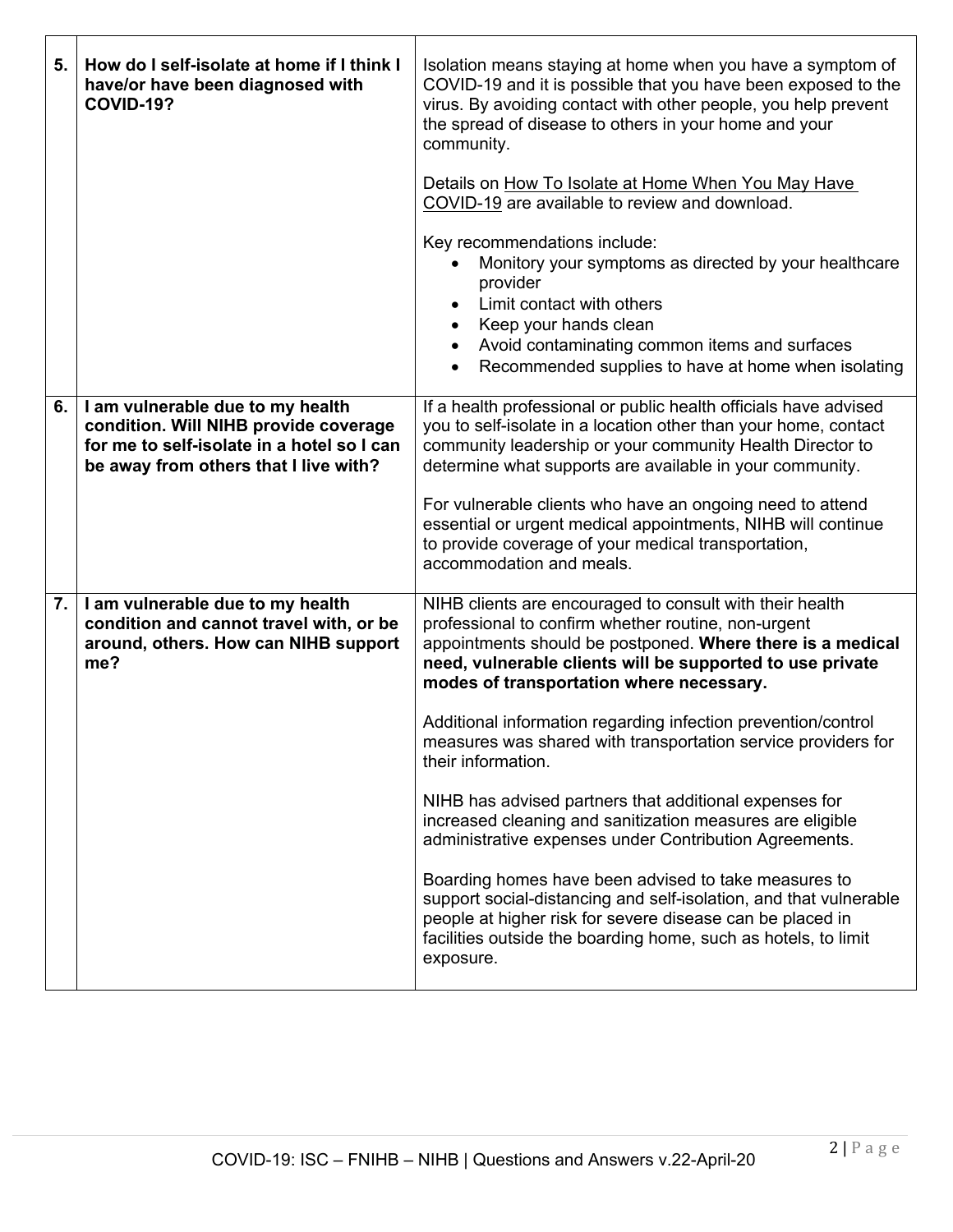| 8. | My community is locked down and<br>nobody is allowed in or out to prevent<br>the spread of the virus. I am currently<br>out of the community and cannot get<br>home. Will NIHB pay for<br>accommodation and meals for me to<br>self-isolate for two (2) weeks? | If you were out of your community for medical reasons NIHB<br>can extend your meals and accommodation coverage for an<br>additional 2 weeks to enable you to self-isolate for that period<br>before returning to your community.<br>If you were out of your community for non-medical reasons<br>(e.g. work-related travel, meetings, vacation) when the<br>community went into lock-down, contact your community<br>leadership and/or Health Director to confirm what actions you<br>should take to self-isolate prior to returning home.                                                                                                                                                                                                                                                                                                                                                                                                                                                                                                                                                                                                                                                                                                                                                                                                                                                                   |
|----|----------------------------------------------------------------------------------------------------------------------------------------------------------------------------------------------------------------------------------------------------------------|--------------------------------------------------------------------------------------------------------------------------------------------------------------------------------------------------------------------------------------------------------------------------------------------------------------------------------------------------------------------------------------------------------------------------------------------------------------------------------------------------------------------------------------------------------------------------------------------------------------------------------------------------------------------------------------------------------------------------------------------------------------------------------------------------------------------------------------------------------------------------------------------------------------------------------------------------------------------------------------------------------------------------------------------------------------------------------------------------------------------------------------------------------------------------------------------------------------------------------------------------------------------------------------------------------------------------------------------------------------------------------------------------------------|
| 9. | I have a suspected/diagnosed case of<br><b>COVID-19 according to a health</b><br>professional. Can NIHB provide<br>coverage for a hotel and meals for two<br>(2) weeks, to isolate me?                                                                         | The Public Health Agency of Canada (PHAC) advises that if<br>you have symptoms, have been diagnosed with COVID-19,<br>are waiting for laboratory test results or have been advised to<br>do so by Public Health you need to be isolated, which means<br>to:<br>stay home until the local public health authority says<br>you are no longer at risk of spreading the virus<br>avoid contact with others<br>If your symptoms get worse, immediately contact your<br>healthcare provider and follow their instructions<br>In order to reduce your contact with others, The Public Health<br>Agency of Canada advises that you:<br>isolate yourself at home for 14 days to avoid spreading<br>it to others<br>if you live with others, stay in a separate room or keep<br>a 2-metre distance<br>If you need to see your healthcare provider, call ahead<br>to tell them your symptoms and follow their instructions<br>If you have been advised by a health professional to isolate<br>somewhere other than your home, please contact your<br>community leadership or Health Director to confirm what<br>supports are available in your community.<br>If you have been advised by a health professional to remain in<br>an urban centre/close to a hospital during your period of<br>isolation or self-isolation, please contact the NIHB regional<br>office to determine what supports may be available to you. |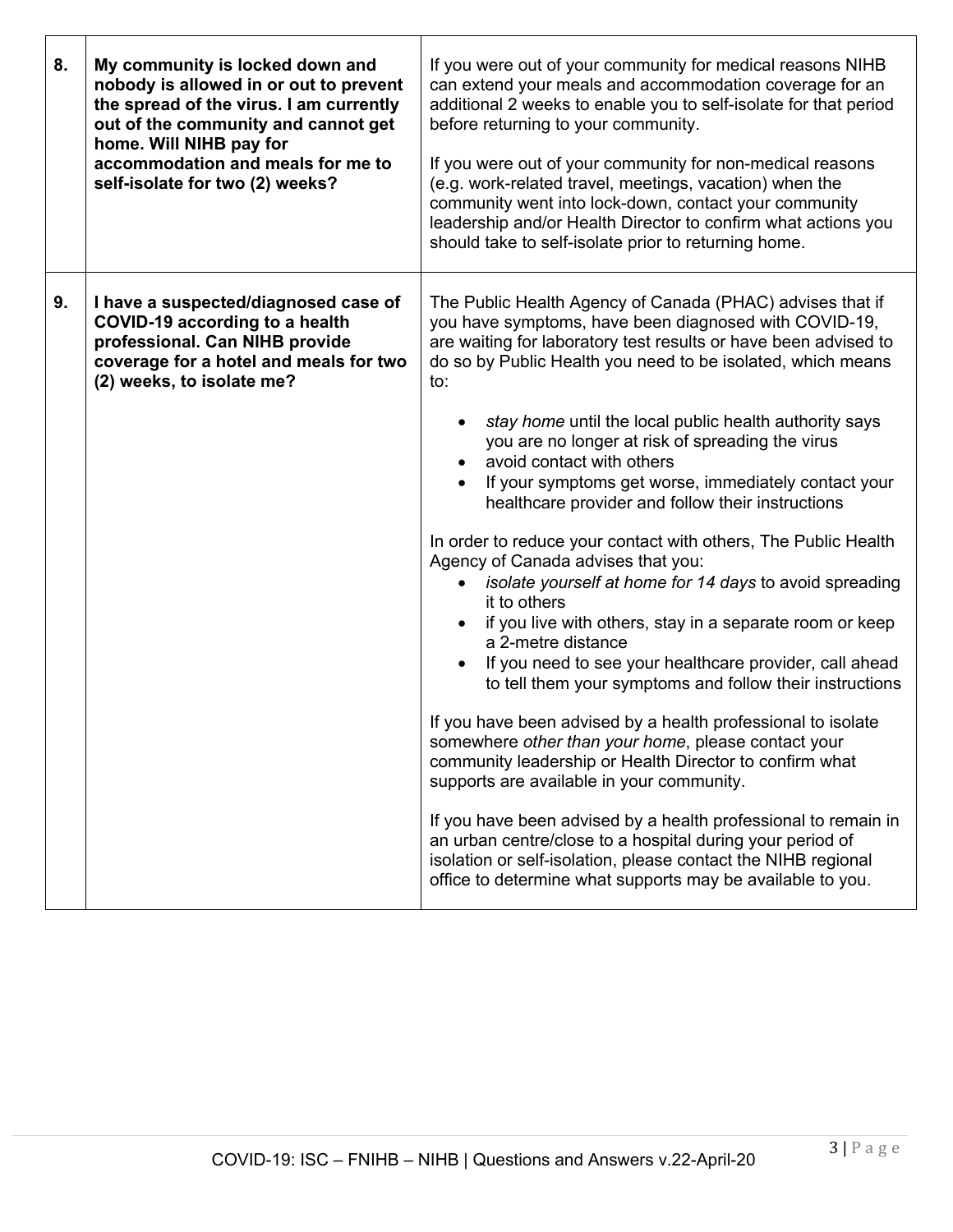| 10. | Am I eligible for NIHB medical<br>transportation support when I am in<br>mandatory quarantine/isolation? | Medical transportation supports will be available for a client<br>who is in mandatory quarantine/isolation away from home,<br>based on the advice of public health officials, to maintain<br>isolation of the patient and limit spread of the illness.<br>Individuals who must attend repeated, essential medical<br>appointments, or who must remain close to hospital during<br>their quarantine/isolation period may be eligible to receive<br>support for temporary relocation to the urban centre where the<br>appointments will take place. |
|-----|----------------------------------------------------------------------------------------------------------|---------------------------------------------------------------------------------------------------------------------------------------------------------------------------------------------------------------------------------------------------------------------------------------------------------------------------------------------------------------------------------------------------------------------------------------------------------------------------------------------------------------------------------------------------|
| 11. | The restaurant has closed in the hotel<br>that I am staying at - what do I do for<br>meals?              | In addition to NIHB meal allowance rates, NIHB will also<br>provide coverage up to an additional \$7.00 per meal, or<br>\$21.00 per day, for meal delivery charges, per family/group of<br>travellers.                                                                                                                                                                                                                                                                                                                                            |
| 12. | How can I continue with my mental<br>health counselling?                                                 | NIHB supports the delivery of mental health counselling by<br>telephone. Contact your mental health counsellor to see if this<br>is an option.                                                                                                                                                                                                                                                                                                                                                                                                    |
| 13. | Should I attend my dental<br>appointment?                                                                | Dental professional organizations across Canada have<br>advised that non-emergency services should be postponed.<br>Contact your dental office to confirm.                                                                                                                                                                                                                                                                                                                                                                                        |
| 14. | Can I get a longer supply of my<br>prescription medication?                                              | The NIHB Program normally covers up to a 100-day supply of<br>chronic medications. However, in most provinces and<br>territories, pharmacists have now been instructed by P/T<br>health ministries or professional bodies to give a maximum of<br>30 days supply in order to help prevent drug shortages. The<br>decision to provide a longer refill will be made by the individual<br>dispensing pharmacist.                                                                                                                                     |
|     |                                                                                                          | The NIHB Program has asked pharmacists to consider the<br>unique living circumstances of some NIHB clients. Access to a<br>pharmacy may be affected by weather (e.g. winter road<br>access, delayed flights to remote communities) as well as the<br>need to travel long distances, among other factors.                                                                                                                                                                                                                                          |
|     |                                                                                                          | However, dispensing quantity/frequency is ultimately up to the<br>pharmacist's judgement, and in light of directives they have<br>received from provincial health ministries or professional<br>bodies. To ensure flexibility, NIHB will reimburse pharmacies<br>for early refills as well as full dispensing fees when smaller<br>supplies of chronic medications are provided.                                                                                                                                                                  |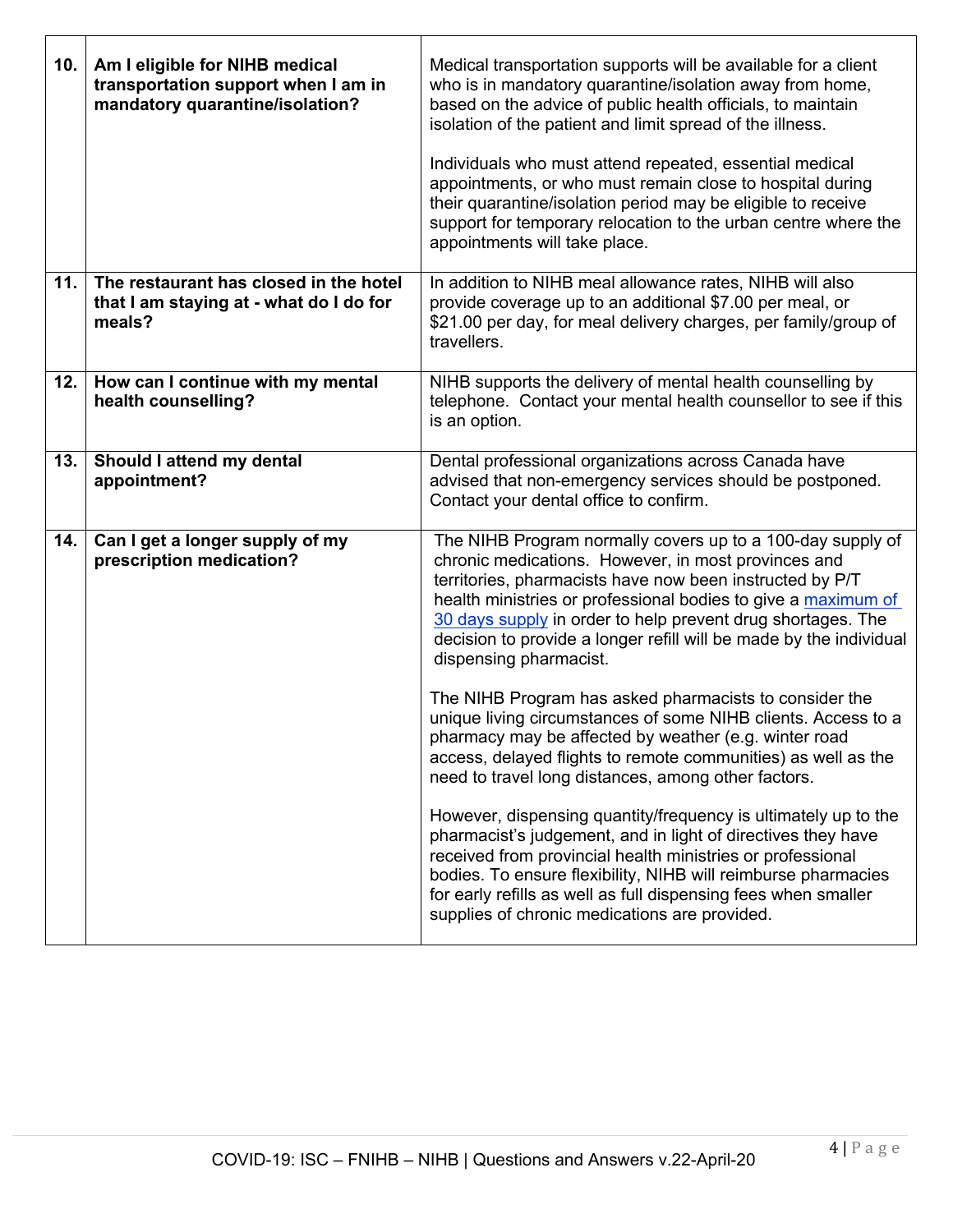| 15. | Does NIHB cover fever and pain<br>medication?                                                               | NIHB covers a range of over-the-counter fever and pain<br>medications for adults and children with a pharmacist's<br>recommendation. No prescription is required from a doctor.                                                                                                                                                                                                                                                                                                                                                                                                                                                                                                                                |
|-----|-------------------------------------------------------------------------------------------------------------|----------------------------------------------------------------------------------------------------------------------------------------------------------------------------------------------------------------------------------------------------------------------------------------------------------------------------------------------------------------------------------------------------------------------------------------------------------------------------------------------------------------------------------------------------------------------------------------------------------------------------------------------------------------------------------------------------------------|
| 16. | I am hearing about potential drug<br>shortages. Should I be concerned?                                      | NIHB works closely with federal and provincial partners as well<br>as distributors to monitor drug shortages. If a shortage occurs,<br>NIHB can make quick policy changes to ensure other drugs<br>are made eligible. This may take place by removing the prior<br>approval requirements from alternative drugs or reimbursing<br>compounded therapies.                                                                                                                                                                                                                                                                                                                                                        |
| 17. | My approval for medication is expiring<br>soon. What do I do to ensure I<br>continue to get my medications? | NIHB is proactively extending prior approvals that are due to<br>expire between April and June 2020. Drugs included at this<br>time are biologics, oral chemotherapy, OFEV and Esbriet.                                                                                                                                                                                                                                                                                                                                                                                                                                                                                                                        |
| 18. | What plans are in place to support<br>people who need access to treatment<br>for opioid addiction?          | In some jurisdictions such as Alberta and Ontario, regulatory<br>bodies have permitted extra carries of methadone and<br>Suboxone for certain clients, when deemed to be<br>safe. NIHB has made the necessary system changes to allow<br>larger quantities to be reimbursed.                                                                                                                                                                                                                                                                                                                                                                                                                                   |
| 19. | How do I obtain oxygen benefits?                                                                            | The requirement for testing (ABG and oximetry) has been<br>removed during the pandemic for clients applying for 9 month,<br>1 year or annual renewal for coverage of home supplemental<br>oxygen (systems such as concentrators, portable cylinders,<br>home fill systems, portable oxygen concentrators)<br>Note that initial requests for supplemental home oxygen<br>continue to require testing results. The requirement for an ABG<br>test is waived. Either oximetry or ABG testing is acceptable.                                                                                                                                                                                                       |
| 20. | I need to replace a piece of my medical<br>equipment. What do I do?                                         | If you are unable to see your prescriber to get a new<br>prescription for the replacement of equipment or supplies your<br>Medical Supply and Equipment provider may use the existing<br>prescription on file for the replacement of:<br>Limb and body orthotics<br>Custom made shoes and orthotics<br>Medical grade compression stockings<br>Mobility equipment<br>Incontinence and ostomy supplies<br>Self-care benefits such as lifts, transfer equipment,<br>dressing and feeding aids, and bathing and toileting<br>aids.<br>Quantities above the current recommend replacement<br>guidelines may be requested without medical justification, if<br>required due to circumstances caused by the pandemic. |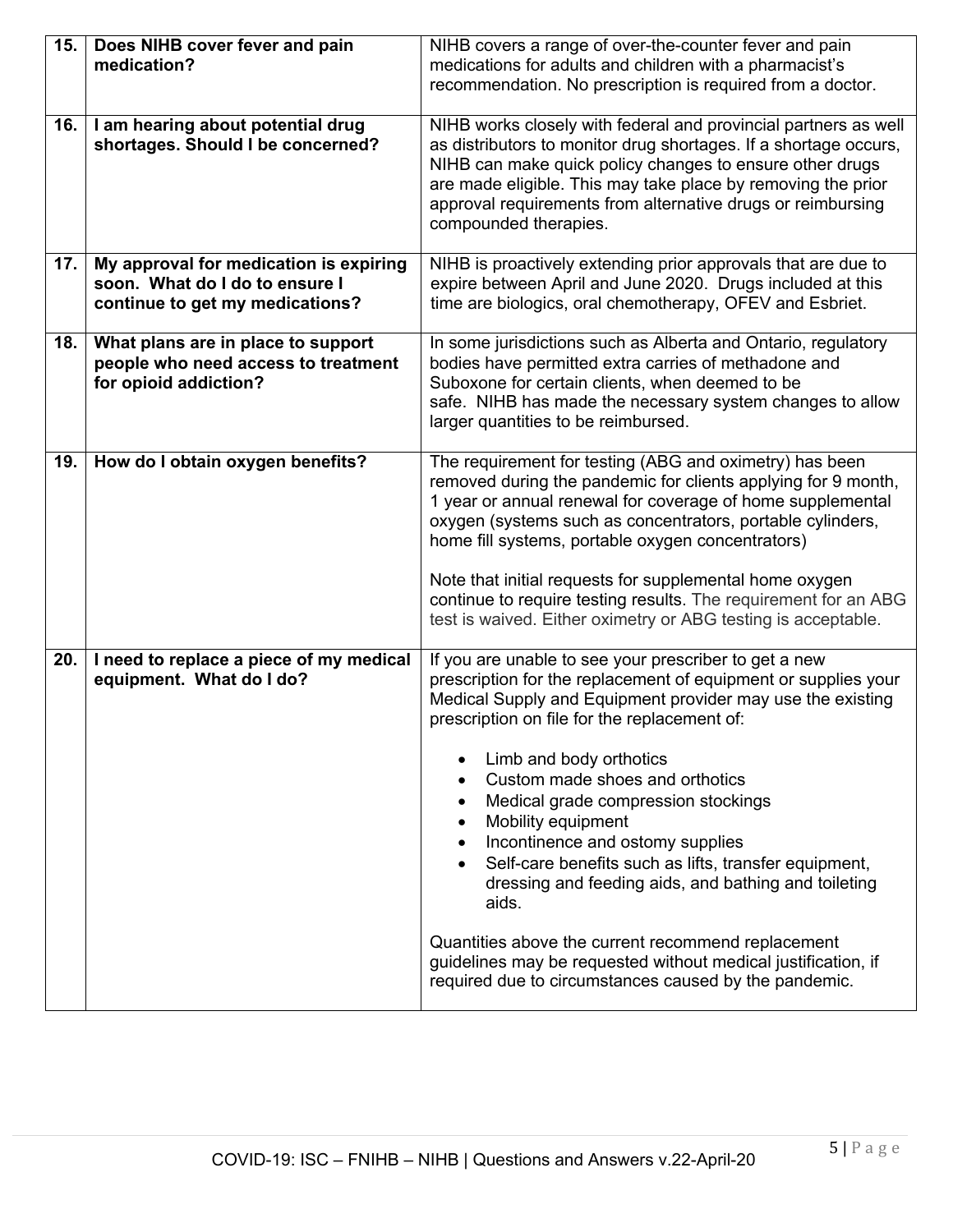| 21. | Am I still eligible for NIHBs even<br>though my Indian Status card has<br>expired? | Health services providers and vendors require NIHB client<br>identification numbers to bill NIHB for services provided to<br>you. If you are a registered First Nations person, providers<br>may ask to see your Indian status card because your Indian<br>status registration number is also your NIHB client<br>identification number.<br>NIHB clients should not be denied services because their<br>Indian Status cards have expired.<br>Services providers/vendors can call Express Scripts Canada to<br>verify client eligibility for drugs, dental and medical supplies<br>and equipment. For all other benefits, contact the NIHB<br>regional office.                                                                                                                                                                                                                                                                                                                          |
|-----|------------------------------------------------------------------------------------|----------------------------------------------------------------------------------------------------------------------------------------------------------------------------------------------------------------------------------------------------------------------------------------------------------------------------------------------------------------------------------------------------------------------------------------------------------------------------------------------------------------------------------------------------------------------------------------------------------------------------------------------------------------------------------------------------------------------------------------------------------------------------------------------------------------------------------------------------------------------------------------------------------------------------------------------------------------------------------------|
| 22. | Do unregistered infants have coverage<br>under NIHB?                               | Yes. In order to allow time for parents to register their infant<br>children for First Nation status, NIHB provides coverage for<br>unregistered infants with at least one NIHB-eligible parent.<br>During the COVID-19 pandemic, there may be delays in<br>registration. Therefore, NIHB has extended coverage of<br>unregistered infants up to 24 months of age until further notice<br>(extended from 18 months, previously).<br>Infants up to 12 months of age may already access most types<br>of NIHB benefits under the identification number of their parent<br>or guardian who is NIHB eligible.<br>After their first birthday, a child needs his or her own status or<br>N number to process NIHB benefits. If your child has reached<br>the age of 1 and is not registered, please call your NIHB<br>Regional Office, or the Drug Exception Centre. You will be<br>provided with a temporary NIHB client number that is valid until<br>your child reaches 24 months of age. |
|     |                                                                                    |                                                                                                                                                                                                                                                                                                                                                                                                                                                                                                                                                                                                                                                                                                                                                                                                                                                                                                                                                                                        |

## **NIHB Contact Information:**

**Pharmacy Benefits:**

NIHB Drug Exception Centre 1-800-580-0950 ext. #3

## **Dental and Orthodontic Services:**

NIHB Dental Predetermination Centre 1-855-618-6291 ext #2 (Dental Services) 1-866-227-0943 ext #2 (Orthodontic Services)

## **(include regional contact information here)**